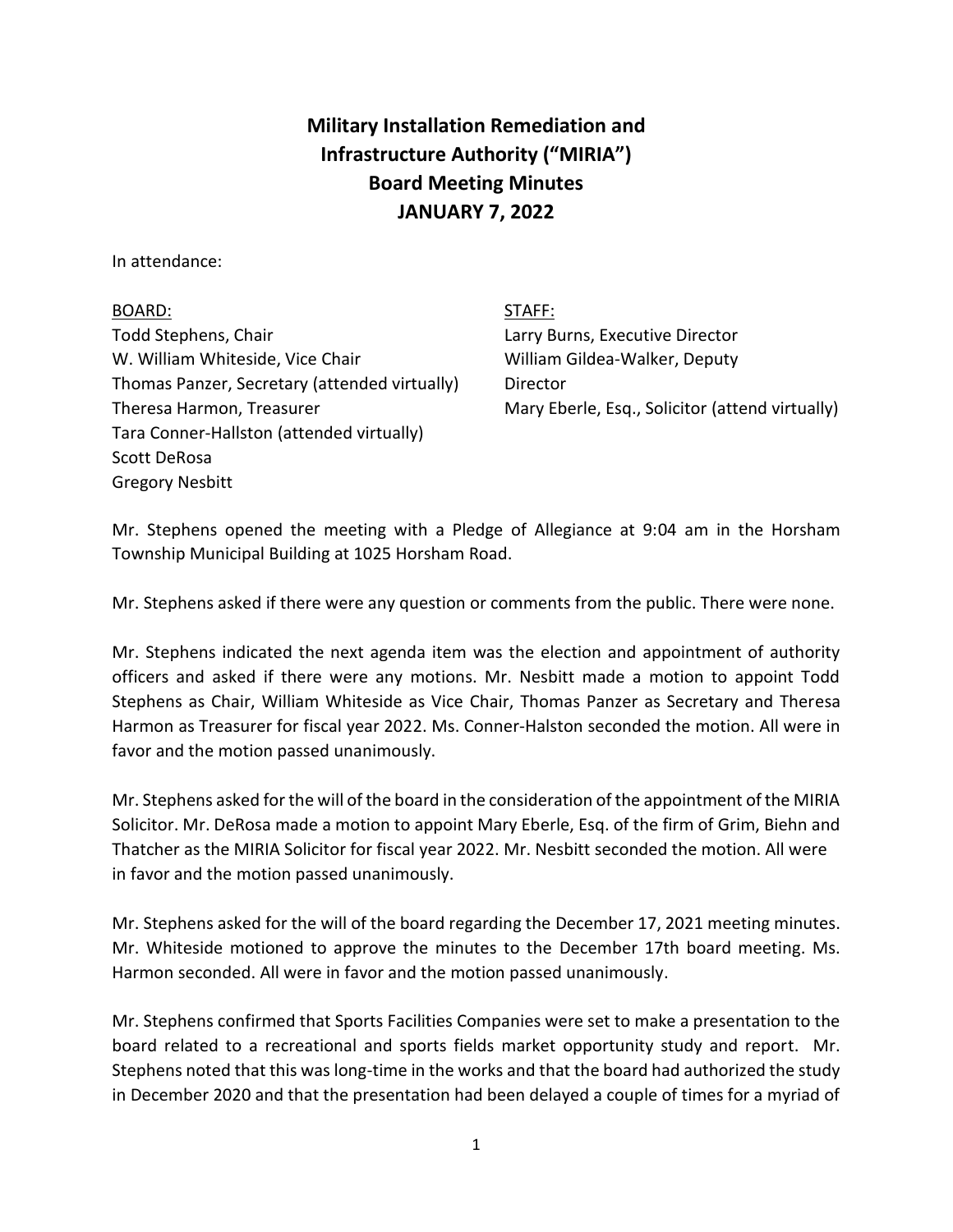reasons. He offered for brief background, that beginning back in 2017, the Montgomery County tourism authority and some other entities had approached Representative Stephens and some members of council about the possibility of locating a youth sports complex in Horsham Township, somewhere. The Montgomery County tourism authority initiated a feasibility study regarding a youth sports complex in the county and was initially looking at the King of Prussia area. The King of Prussia area did not work out for many reasons and in terms of other areas in the county, they identified Horsham as something they thought might be appropriate. We embarked to move forward with this type of a study so we could learn whether or not Horsham might be a feasible location for some type of youth sports facility or complex. The meeting was then turned over to John LoCasio and Dan Morton of Sports Advisory Companies. Dan Morton introduced himself and walked through a presentation that is attached to these minutes which discussed the company and its history, the scope of the study, the process and findings of the market opportunity study, the recommended facilities overview, conclusions, next steps and Q & A. Upon Mr. Morton's conclusion of the presentation, he invited questions from the board. Mr. Stephens commented, that just to clarify, an indoor facility would require 90.4 acres? Mr. Morton clarified that the number was 9.4 acres for building, parking and setbacks. Mr. Stephens noted that other than the Willow Grove Naval Air Station, that there are some parcels of land even more than beyond that were listed there, that fall into that 10-acre category. How important is it generally to the success of these projects for the outdoor facility and the indoor facility be located adjacent to each other? Mr. Morton responded that ideally it is preferred that they be adjacent, as experience shows operational costs are higher if they are not, and as staffing dynamics are much different. It is a better facility if we do it all at one location. But the reality is, there are not a lot of places that can do that. We don't believe that that is a necessity or essential to the success of the project. We want to group courts and asset types together. We don't believe that it is a detriment to the potential success to look at an indoor site and a separate outdoor site. That is the reality for some communities and it can be very successful. Mr. Stephens interjected that I think what you're saying is that it's better if they are right next to each other because the economics work better. You can share resources, parking and other things, but it's not a deal-breaker if they need to be separated. Mr. Morton answered affirmatively. Mr. Stephens asked if there were any other questions? Mr. Nesbitt asked if there is any precedence for doing outside facilities where there may be environmental issues, in terms of cleanup? Mr. Morton responded that there were certainly facilities that they've been involved with where different environmental issues had to be addressed. The one that comes to mind is relatively close to you in New Jersey called Iron Peaks Sports Events. That facility opened in 2020. That's on an old army depot, and they dug and found all kinds of things that they didn't expect, so there was a big mitigation effort both on the public side and the private side. That property now houses an indoor facility and outdoor fields. There are always different challenges but there is definitely a precedent for that. Mr. Nesbitt asked where is that location? Mr. Morton confirmed Hillsborough New Jersey, it's called Iron Peak Sports Events. Mr. Nesbitt asked if that was a project that you and your group were involved in? Mr. Morton confirmed that yes we went through this process. We did the feasibility analysis, helped them fund it and we currently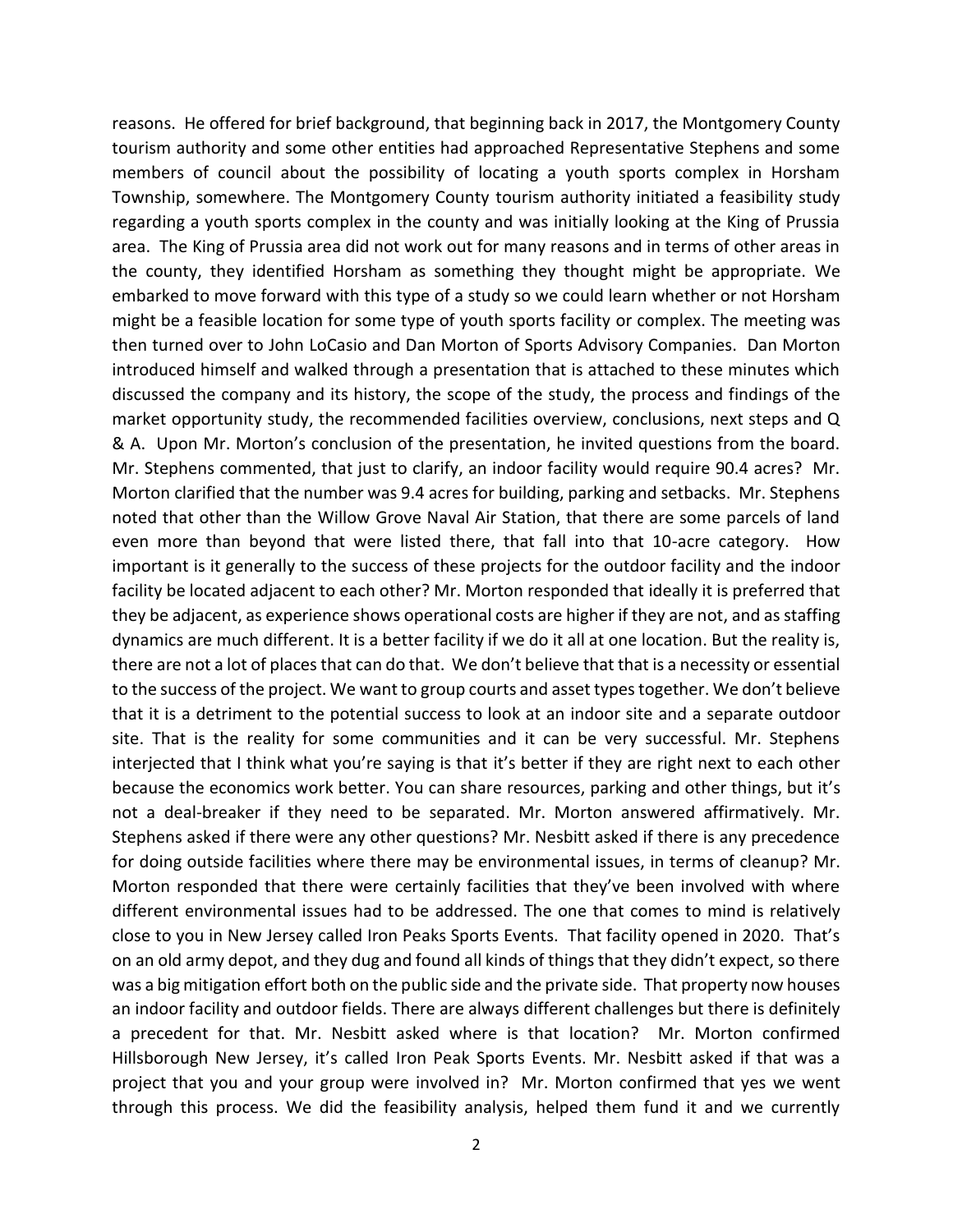manage it. Mr. Nesbitt inquired what is the total acreage of the outdoor facility of our project? Mr. Morton confirmed it is at 86.6 acres. Mr. Stephens asked if there were any other questions? There were none. He asked Mr. Morton if there are any other projects that you've worked on that are former military facilities, aside from the one in Hillsborough, or properties where you had to contend with environmental issues? Mr. Morton responded that he was not sure of former military facilities but that were certainly many sites that worked on where environmental remediation had to be undertaken. He agreed to follow-up and provide some examples. Mr. Stephens answered he thought it would be helpful and also asked Mr. Morton to share contact information for the Hillsborough facility, and that he'd be interested in speaking with folks there to understand some of the challenges they faced and how it went for them. Mr. Morton confirmed he'd be happy to, and that that project and that it is a privately owned facility, much smaller than we're talking about here. It did involve a public/private partnership, a land-swap, and is located on what use to be public land. He thought the dialogue could be beneficial for us and he'd be happy to provide a contact. Mr. Stephens asked Mr. Panzer and Ms. Conner-Halston who were attending on-line had any questions, and there were none. Mr. Stephens thanks Mr. Morton and Mr. LoCasio for their time today and confirmed we'd be following up with them and keeping in touch.

Mr. Stephens noted the next agenda item was for the Executive Directors report. Mr. Burns indicated that a recap of the 2020 cycle projects that we did, the recreational fields study was one. The road network study was undertaken and were heard a presentation from Michael Baker back in November. We acquired 986 Easton Road and utilities have been decommissioned and we've prepped for demo. He confirmed there is equipment on site today and demo of the property will start next week. We are not going to disturb the macadam. As you'll recall there are 13 monitoring wells on the property which will need to be decommissioned. PA DEP has to approve that whole process and we haven't yet gotten to that stage. Also in the works, we have in design the traffic light underway with Gilmore & Associates, our engineers, who have been in touch and will be working with PennDOT regarding the light. As part of that, Mr. Burns has met with Tinius & Olsen about access for them to the intersection. Back in 2012 when the Navy had planned to move the main gate, that was something that had to be addressed. Regarding the island project at Horsham and Dresher Roads, electricity and water connections have been made. Sprinkler heads and landscaping are expected to be done in the spring. Mr. Burns noted the last meeting was a busy one. We were awarded \$15.8 million by the state. In turn we awarded \$14.2 million to six grant applicants. At this point, all six were provided award letters and five have been received back. We also have supplied them with five grant applications and four have been signed off on. On January  $3^{rd}$ , Mr. Burns confirmed he paid down the line of credit by \$213,970.35 which represents the amount of 2021 operational expenses and came off the top of the proceeds of state funding. He confirmed that at this time, we have about \$1.36 million allocated for projects that were discussed at length in executive session and in two resolutions that discussed the projects and their prioritization. Of a final note, Mr. Burns noted redistricting efforts were underway in Pennsylvania and that a proposed map is under consideration that would split